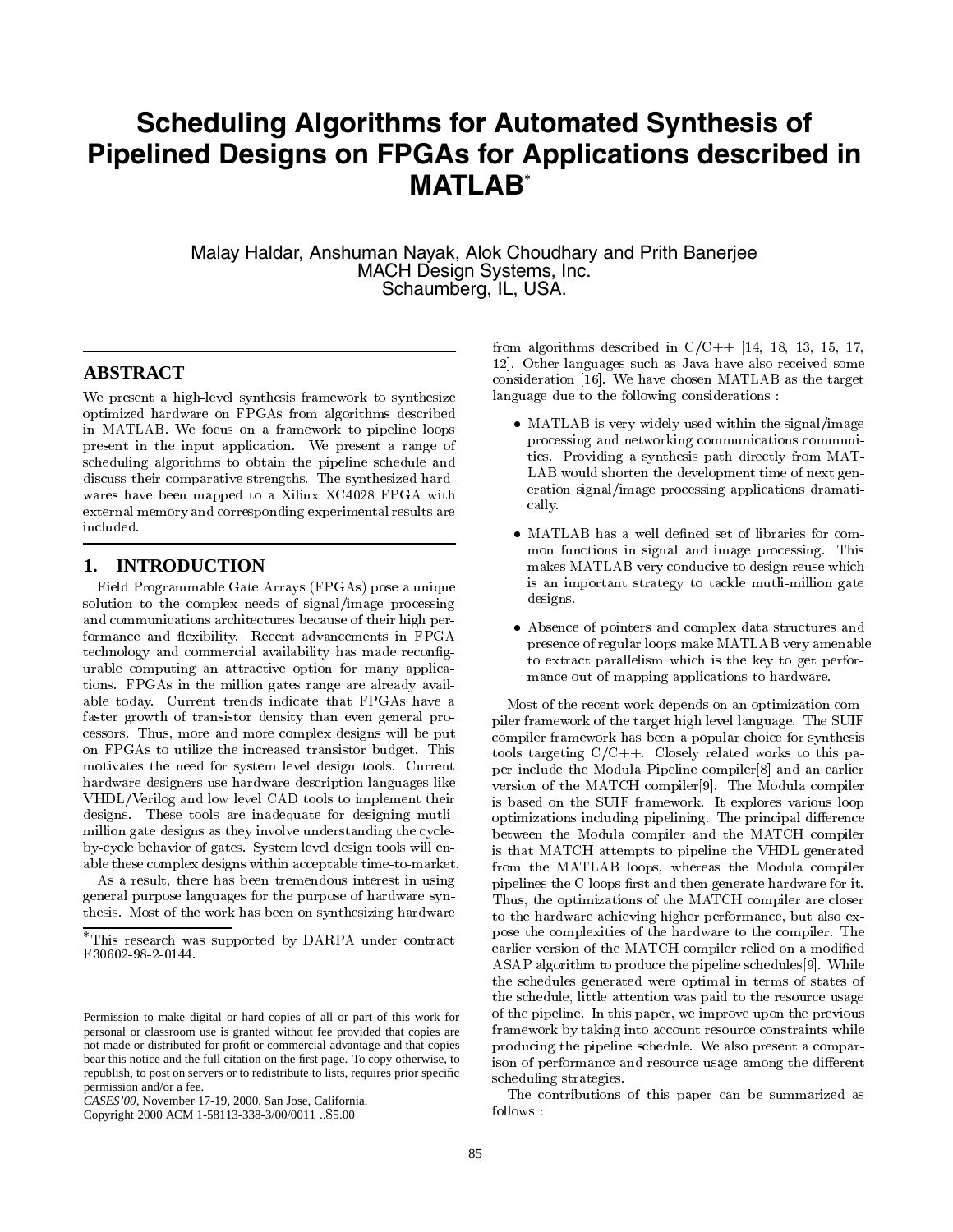- we present an improvement over [9] concerned with  $\sim$ the production of pipelined hardware corresponding to  $\frac{bathpart}{a\log int}\$ MATLAB loops. We include resource constraints and resource optimizations into the scheduling framework.
- We present an experimental evaluation of the dier ent scheduling strategies and demonstrate the resource performance trade-off paradigm in the context of pipelining hardware on FPGAs.

## **2. OVERVIEW OF MATCH**

The work presented in this paper is part of a MATLAB compiler for heterogeneous systems consisting of general purpose processors, embedded processors and FPGAs[11]. Our compiler takes the description of a system in MATLAB and partitions it into software to be executed on general purpose and embedded processors and hardware to be mapped to FPGAs. In this paper we address the issues involved in generating an efficient hardware once the front-end of the compiler has partitioned the system into hardware and soft ware. In particular we focus on the pipelining framework that does dependency analysis on the input algorithm and produces a pipelined design if possible. Figure 1 shows an overview of the framework. First the input MATLAB code is parsed to construct an Abstract Syntax Tree (AST). Since MATLAB variables do not have any notion of type-shape, a compiler phase infers the types of the variables and the dimensions of the matrices. The AST is scalarized, where the operations on matrices are expanded out into loops. Next the AST is levelized, where complex expressions are broken down into simpler expressions containing at most three operands. The basic techniques for obtaining a hardware description from a MATLAB AST is discussed in [10]. A dependency analysis phase infers the control and data dependency present in the AST. Finally a pipelining phase analyzes the loops to check if pipelining is possible, determines the initiation rate and produces a corresponding pipelined hardware description in VHDL. The output register transfer level (RTL) VHDL code is then passed through commercial synthesis and physical design tools to generate a netlist and bit-stream to configure the FPGA.

# **2.1 Overview of the** WildChild<sup>TM</sup> **Architecture**

Our compiler is designed to produce code for most current FPGA architectures. The compiler reads in a description of the FPGA board architecture and mechanisms to access the external memory which is used to produce the RTL VHDL for the particular FPGA board. Our current experimental results are on the  $WildChild^{TM}$  FPGA board from Annapolis Micro Systems. It is a VME compatible board with eight Xilinx 4010 FPGAs and one Xilinx 4028 FPGA. In this paper we focus on our work regarding the generation of hardware for a single FPGA with an external memory. For that purpose we have used the  $X ilinx$  4028 FPGA having 1024 CLBs. The memory connected to the FPGA is 32-bit wide and contains  $2^{18}$  addressable locations.

# **3. OVERVIEW OF THE PIPELINING FRAME-WORK**

Figure 2 shows an overview of the pipelining framework. Given a series of nested loops, the framework attempts to pipeline the innermost loop. If the loop body contains con-

```
Input: Dependence graph of loop body G(V, E).
Output : A pipelined hardware, if possible.
Algorithm :
M : Number of memory references in the loop body.
I : Initiation Rate.
MM : Next modulo memory number to be assigned.
CS : Current state number to be assigned.
IF reverse dependence edge then RETURN.
M \leftarrow Number of memory references.
I \leftarrow M.
MM \leftarrow 0, CS \leftarrow 0FOR all vertices v \in V, state[v] \leftarrow \inftyUNTIL \exists vertex v \in V, s.t state[v] = \inftystate_advanced \leftarrow false
   FOR all vertices v \in V not memory references
       IF( predecessor ready AND state[v] = \infty)
          state[v] \leftarrow CSENDIF
   ENDFOR
   FOR all vertices v \in V memory reference
       IF( predecessor ready AND state[v] = \infty)
          state\_advanced \leftarrow trueIF( CS\%M \ge MM)
              state[v] \leftarrow CS + M - (CS\%M - MM);
          ELSE
              state[v] \leftarrow CS + MM - CS\%MENDIF;
          MM \leftarrow MM + 1CS \leftarrow state[v]+1ENDIF
   ENDFOR
   IF( state_advanced = false) CS \leftarrow CS + 1Produce code for prologue,epilogue and steady state
Calculate loop bounds
Produce VHDL code
```
#### Figure 3: Modified ASAP algorithm to find pipeline schedule of a loop body

ditional statements, they are converted to predicated state ments [9]. A dataflow graph is constructed from the loop body and a scheduling algorithm is applied. The schedule for the loop body is used to produce a pipeline schedule. The modulo variable expansion technique is applied to scalars that have live overlapping ranges [6]. Finally loop conditionals are added around the kernel of the pipeline schedule and VHDL code is generated. Details of the pipelining framework can be found in [9].

In this paper we discuss various scheduling algorithms that are applied to the dataflow graph. These algorithms have different objectives producing various trade-offs between resources and performance.

## **4. ASAP SCHEDULING**

The simplest of the algorithms is a modification of the ASAP (As Soon As Possible) algorithm [3]. The key as sumption behind the algorithm is that the arrays present in the application are stored in an external memory, and there is a single memory port through which the external memory can be accessed. For most signal/image processing applications, the arrays involved are simply too large to fit on an on-chip memory module in the FPGA. Moreover, most current FPGA board architectures provide a single-port external memory. Thus, the assumption holds for most cases.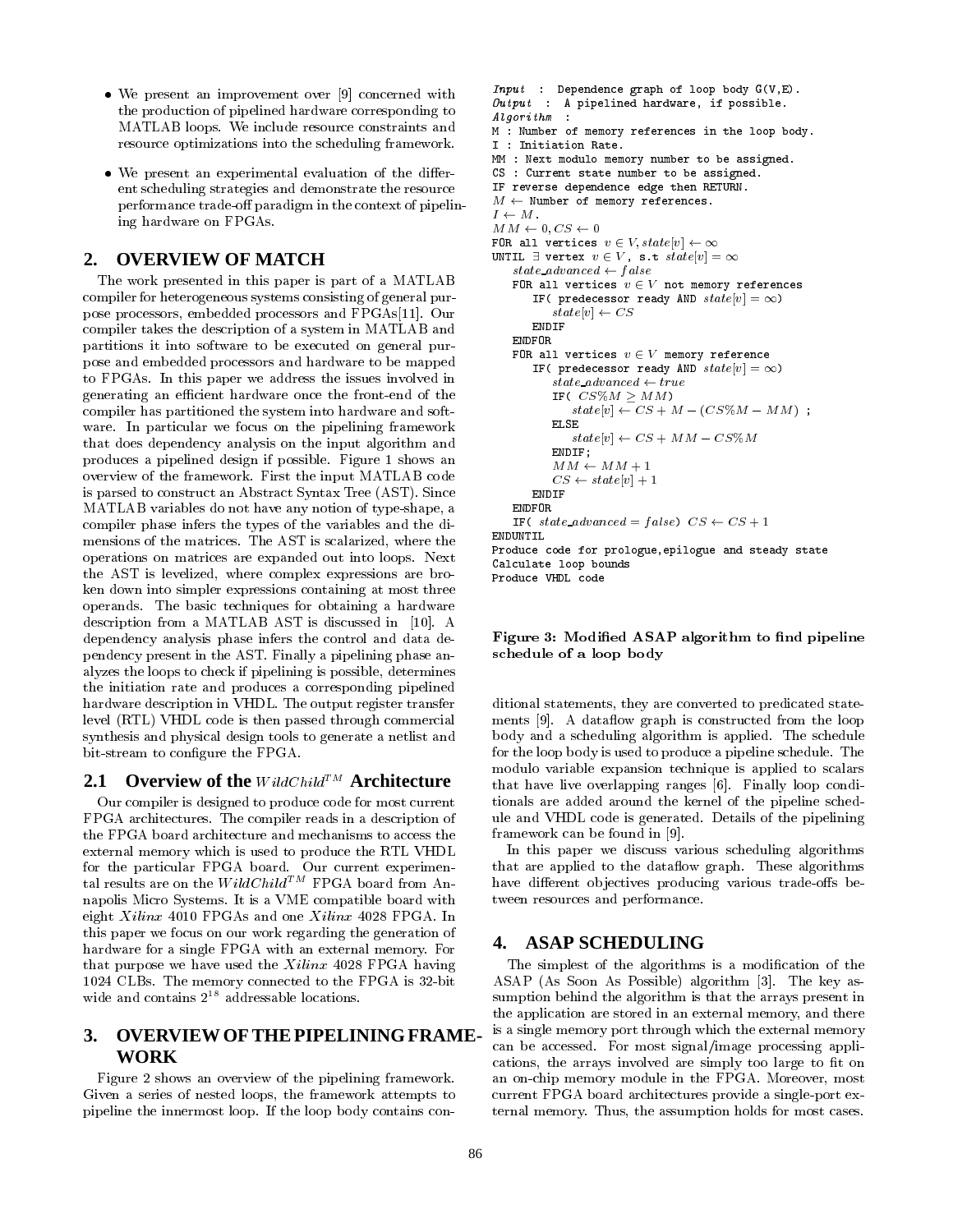

Figure 1: Overview of the synthesis framework.



Figure 2: Overview of the pipelining framework.

For the case where a single memory can be accessed via multiple ports, the problem can be handled by having multiple instances of the memory resource and applying a resource constrained scheduling as discussed in Section 6. In the case where multiple memories can be accessed, the problem can be dealt as a parallelization problem with distributed memory. For present considerations, as there is only one memory port, there can be only one memory access at any stage. Thus the schedule for the loop body is developed such that each memory access is placed in a state so that the state number modulo the number of memory accesses in the loop body is unique for each memory access. This ensures that two memory access never occur concurrently.

Since each vertex is visited once to assign the state and each edge is considered once for updating the dependencies, the complexity of the algorithm is  $O(E+V)$ . E is the number of edges in the dependency graph  $G(V, E)$  and V is the number of vertices in the dependency graph. For the other algorithms presented in this paper we express the computational complexity in the same notation.

#### **5. ALAP SCHEDULING**

A shortcoming of the modied ASAP algorithm is that the resource usage towards the beginning of the schedule is considerably higher than the rest of the states. In other words, resource usage throughout the schedule is highly nonuniform. To understand the phenomenon consider a typical signal processing loop body, the matrix multiplication. The loop body has a single statement shown in Figure 4(a).

The basic data types in MATLAB are multi-dimensional

for i = 1 : N for j = 1 : N for k = 1: N c ( i, j ) = c ( i, j ) + a ( i, k) + b ( k, j ) end end end **( a )**

Access location a ( i, j )



**( b )**

Figure 4: (a)Matrix multiplication code (b) Example of states generated for an array access a(i,j).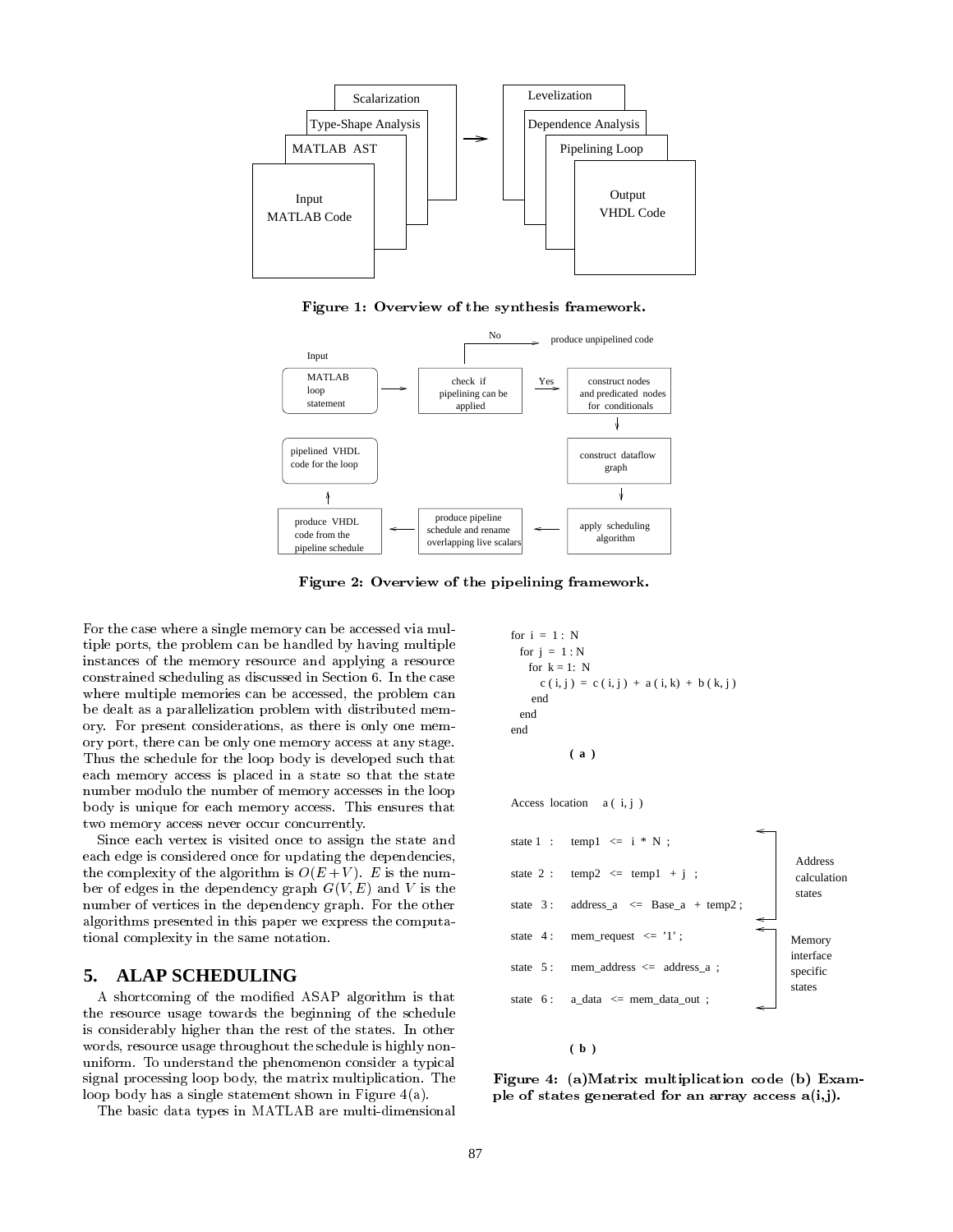arrays (or matrices). Each of the array accesses corresponds to a memory access. For each memory access, first the address is computed and then appropriate signals applied to the memory interface (an abridged version is shown in Figure  $4(b)$ ). The bulk of the computation is not in the matrix multiplication, but in the computation of the addresses corresponding to the memory accesses. Each address computation requires two additions and one multiplication (without subexpression elimination optimization). As there are 4 memory accesses, address computation involves 8 additions and 4 multiplications. Since the address computations are not dependent on any data within the loop body, all of them get scheduled towards the beginning of the schedule creating an imbalance of resource utilization (Figure  $5(a)$ ).





Figure 5: (a)Accumulation of resources in the beginning due to ASAP scheduling (b) ALAP schedule produces more uniform resource requirements.

The modied ALAP (As Late As Possible)[3] scheduling is motivated by the observation that the memory accesses are serialized. Hence, if the address computations are pushed as close to the memory accesses as possible, then the resource imbalance across the schedule will be alleviated. The modication of the ALAP algorithm is similar to the algorithm shown in Figure 3, with a few modifications made to schedule nodes in the reverse order. Initially, all nodes that do not have any successors are considered ready. A node becomes ready when all its successors are assigned some state. The initial state is assigned an arbitrarily large state num ber, and the states are assigned in a decreasing order. The key idea once again is to create a schedule such that memory accesses do not occur concurrently in the stable state of the pipeline. Figure 5(b) shows how resource requirements become uniform due to modied ALAP scheduling.

As in the case of modied ASAP scheduling, the complexity of the algorithm is  $O(E + V)$ .

```
Input : Dependence graph of loop body G(V, E),
           Resource Vector R[n_{res}]Output : A Pipeline Schedule \{S(V), II\}.Algorithm :
              \ddot{\phantom{a}}II \leftarrow 1WHILE( true)
    CREATE Resource-Table RT of size II \times n_{res}FOR all vertices v \in V, state[v] \leftarrow \inftyS \leftarrow 0UNTIL \exists vertex v \in V, s.t state[v] = \infty\acute{V} \leftarrow Ready Vertices of G(V, E)R[\hat{n}_{res}] \leftarrow Available\_Resource\_ofR[n_{res}]FOR all resources r \in \hat{R}v_{best} \leftarrow Best Vertex for resource r.
            state[v] \leftarrow SUpdate Ready Vertices
           Update Resource-Table RT
       ENDFOR
    IF Resource Used Up
    IF Resource Used Up
       BREAK
    S \leftarrow S + 1ENDUNTIL
IF \exists vertex v \in V, s.t state[v] = \inftyII \leftarrow II + 1ELSE
   RETURN Schedules tates[V], IIENDIF
ENDWHILE
```
Figure 6: List scheduling algorithm to find pipeline schedule of a loop body

# **6. LIST SCHEDULING WITH RESOURCE CONSTRAINTS**

All the earlier algorithms discussed produced optimal schedules with different amounts of resource usage. By optimal we mean a schedule with the lowest possible initiation rate. Such an approach is suitable when the applications are small and the design fits on the FPGA. However, for two key reasons we may want to devise an algorithm that produces a schedule given a predetermined number of resources, so that various resource versus performance options can be explored. The reasons are :

- The loop body under consideration may be large and complex, and hence the resources required by an optimal schedule are not available. In this case, we want to start with the resources required by the optimal schedule and decrease them incrementally to determine the point where the resource requirements are met without sacrificing too much performance.
- There are multiple loops and the combined resources required to produce an optimal schedule for all the loops is not available. In that case, we must be able to deallocate resources from non-critical loops and allocate them to critical loops and achieve a balance where performance is maximized.

Next, we present a list scheduling algorithm to produce a pipeline schedule under resource constraints. The list scheduling framework is well studied[3]. The critical step is to design the best match function, or to compute the priority of each node. The selection of the node by the best match function should reflect its criticality in the schedule.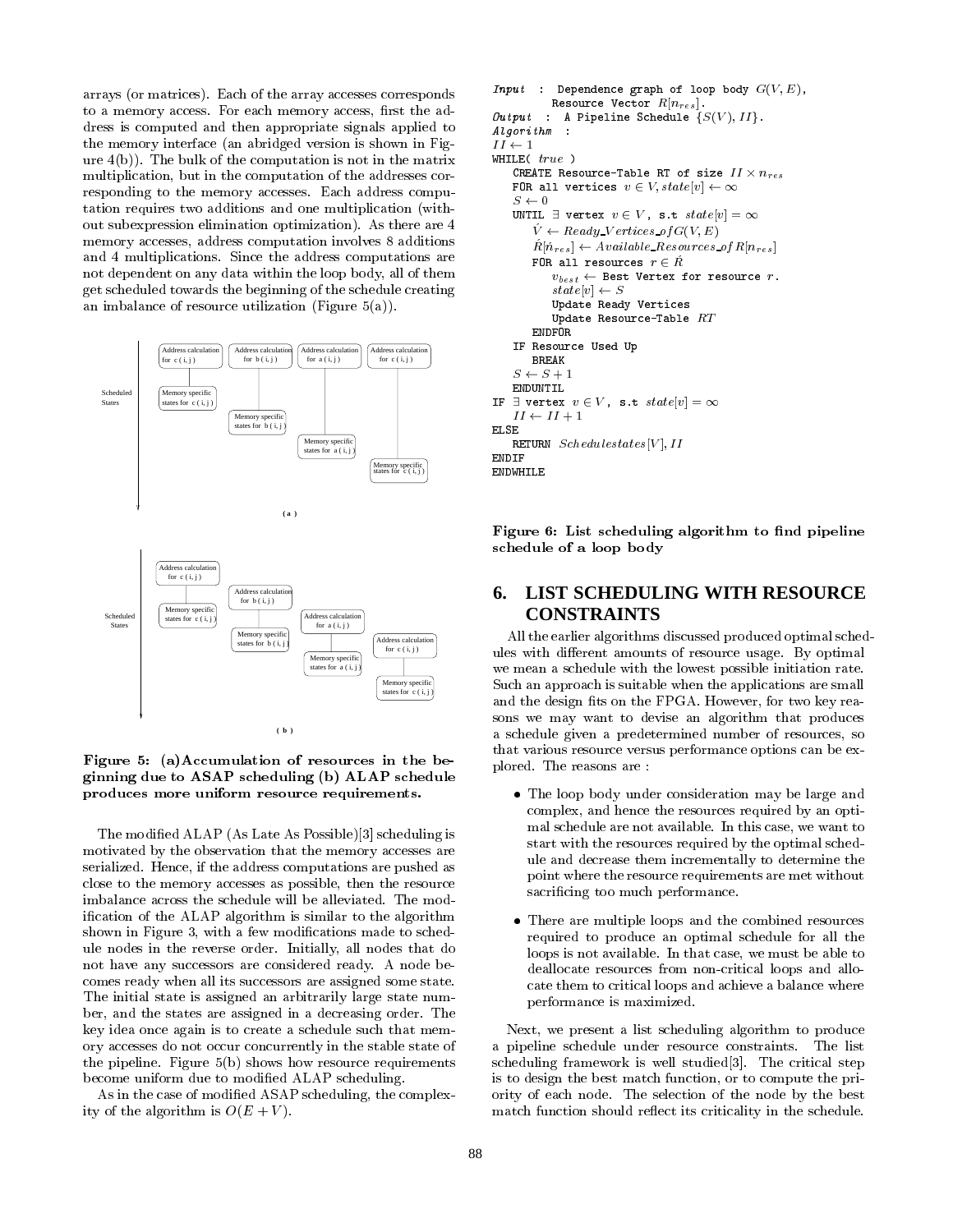Next, we discuss a couple of strategies we explored regarding the selection of the best node for a resource. Note that list scheduling for pipelines differ from conventional list scheduling as all the iterations of the loops are scheduled together in the pipelined version as opposed to scheduling the loop body for a particular iteration only in conventional list scheduling.

#### **6.1 Maximum Successors Heuristic**

A node can get scheduled only when all of its predecessors in the dependency graph have been scheduled. Thus, scheduling a node that is predecessor to a lot of nodes will in turn enable the scheduling of all its successors. This motivates our first selection heuristic, wherein given a set of nodes to be assigned to an available resource, we select the node with the maximum number of successors. The idea is to have as many nodes as possible in the ready state, so that each resource is utilized as much as possible. If we are able to schedule each resource at each step of the schedule to some node, then we can achieve an optimal schedule.

The complexity of the basic list scheduling algorithm is  $O(E+V)$ , as each vertex and edge is considered once. Computing the priority of each node also takes  $O(E+V)$  as each vertex is visited and an edge is considered twice from the vertices it connects. Hence, total complexity is  $O(E + V)$ .

#### **6.2 Longest Path to Sink Heuristic**

Although the maximum successors heuristic gives an es timate of the criticality of a node in the schedule, it is very myopic in the sense that it takes into account immediate successors only. In our next heuristic we attempt to take into account successors beyond the immediate ones. The heuristic is motivated by the fact that the schedule without resource constraints is dominated by the longest path from the source to the sink of the dependency graph. For example consider Figure 7. While choosing between node A and B to schedule, if node A is chosen on the basis of larger number of successors, an inferior schedule will be produced as the schedule length is dominated by the path starting at node B. Thus, the length of the path from a node to the sink node gives an indication of its criticality. This is the basis of Hu's scheduling algorithm [7]and is at the core of many popular heuristics.

For computing the longest path to the sink from each node we can apply ALAP scheduling to the dependency graph. The difference between the state assigned to a node and the state assigned to the sink node will give the longest path to the sink. As the complexity of ALAP scheduling is  $O(E+V)$ , the total complexity of the algorithm is also  $O(E + V)$ .

#### **6.3 Aggregated Resource Heuristic**

The longest path in the dependency graph is the longest path in the schedule too only when there are no resource constraints. Consider Figure 8. Clearly, the longest path in the dependency graph is not the longest path in the schedule due to resource constraints, and hence a heuristic based on the longest path heuristic produces sub-optimal schedule. This motivates our next heuristic. Our attempt is to incorporate the fact that resource constraints may produce a dominant<br>source Heuristic. path in the schedule that is different from the longest path in the dependency graph. In our current heuristic, for each node we consider the subgraph of the dependency graph for which the node is the root (for example, see Figure 9).

We compute the total resource requirements of the sub-



Figure 7: Maximum Successor vs Longest Path to Sink Heuristic.



Figure 8: Longest Path to Sink vs Aggregated Re-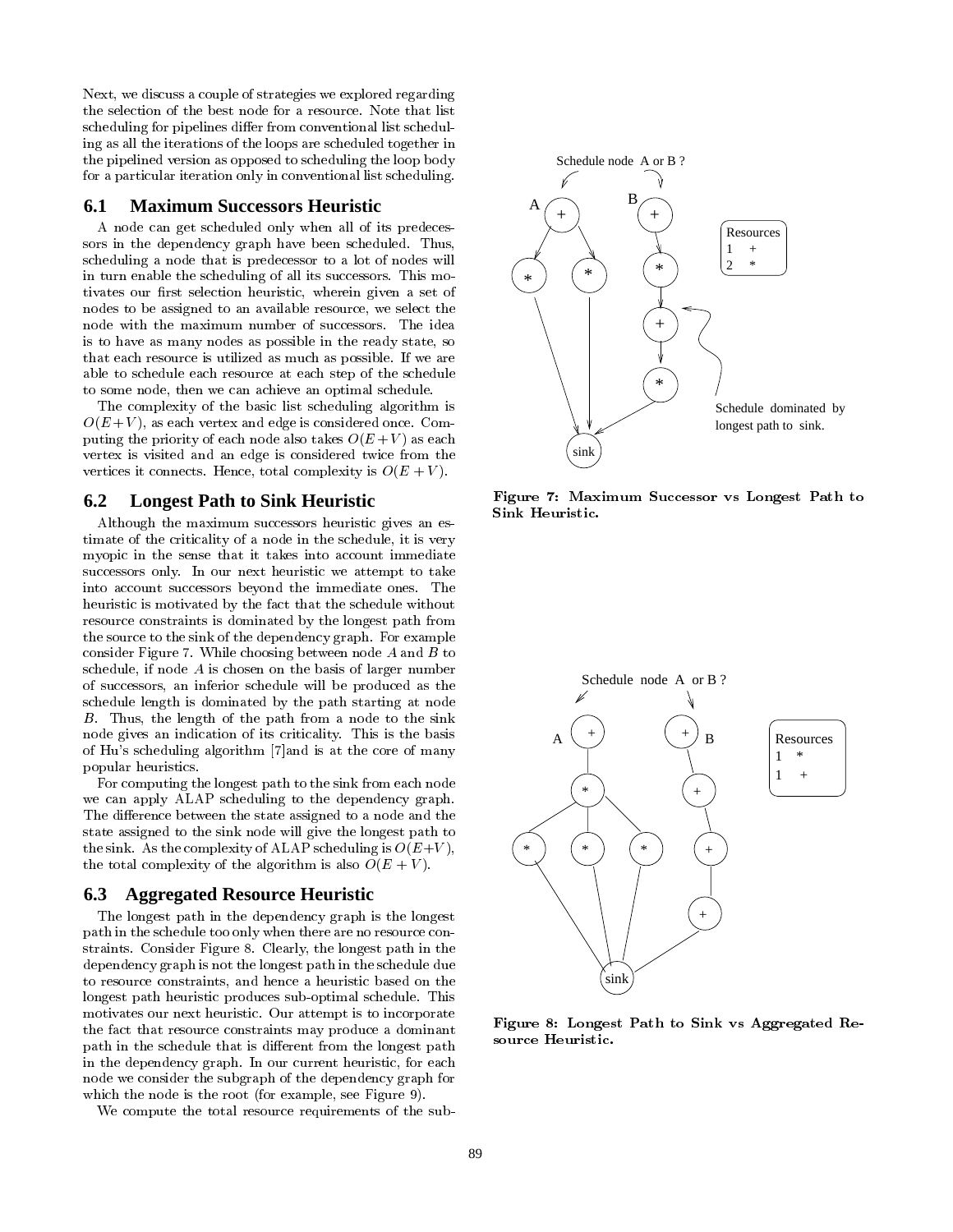graphs. Then for each resource type required by the subgraph, we divide it by the instances of each resource type available in the resource constraint. This gives a lower bound on the schedule length dictated by each resource type. We take the maximum of these lower bounds to indicate the criticality of the node. In Figure 9, the resource requirements to schedule the sub-graph with node A as root is four multipliers, whereas for the sub-graph with node  $B$  as root, we need three adders. Given a multiplier and an adder as the resource constraint, the estimate for number of states required to schedule the subgraph rooted at A is higher ( $4/1 = 4$ ) 7. than the subgraph rooted at node  $B(3/1 = 3)$ . Hence, although the length of the path from node  $B$  is longer, node  $A$  gets scheduled first.



Figure 9: Computing the aggregated resource re quirements for the sub-graph with the particular node as root.

Of course, we have neglected the fact that the sub-graph corresponding to two nodes may overlap and hence their schedules may interact. The resource estimation of the subgraph is used just as a heuristic and not as a rigid allocation requirement, hence some inaccuracy is tolerable.

For computing the resource requirements of the sub-graph induced by each node, the dependency graph is first topologically sorted. The complexity of this operation is  $O(E+V)$ . The nodes are then considered in reverse order. For each node, if it has only one successor in the dependency graph, then the resource requirement of the sub-graph of the successor and resource requirement of the node are added together to obtain the resource requirement of the sub-graph for the node. If the node has multiple successors, then the set union of the resource requirements of each successor is computed and assigned as the resource requirement of the sub-graph for the node. For taking the union, each resource must have two pieces of associated information : (1) the node in the dependency graph corresponding to the resource and (2) the conditions that must be true for the resource to be used. Resources corresponding to the same node are counted only once. Resources with mutually exclusive conditions are also considered once. To accomplish this efficiently, the resources are maintained in sorted order corresponding to the topological sort. In that case, the worst case for each union is  $O(V)$ , as each node can get visited once while merging to get the union. Thus, the complexity of computing the resource requirements of the sub-graph for each node is  $O(V^-)$ . Since the list scheduling algorithm itself takes  $O(E+V)$ , the total complexity of the algorithm is  $O(V^-)$ . Note that control dependencies due to  $if - then - else$  are already transformed to predicated statements before the application of this algorithm as described in [9].

## **7. EXPERIMENTAL RESULTS**

In this section we present some experimental results. The benchmarks presented include matrix multiplication, FIR filter, sobel edge detection algorithm, average filter and a motion estimation algorithm. The matrix multiplication algorithm multiplies two input matrices. Matrix multiplication is at the core of many signal and image processing algorithms. FIR (Finite Impulse Response) filter is very important in the signal processing domain as it suggests a system that passes certain frequency components and rejects all other frequencies. Sobel edge detection algorithm takes an input image and performs a two dimensional linear con volution with 3-volution with 3-volution and input and input and input and input and input and input and input image and for each pixel of the image computes the average values of the pixels in the neighborhood. A comparison is then made between the pixel and the average value. The motion estimation algorithm is used to lower the bandwidth requirement in video transmission by comparing blocks of the current frame with blocks of the previous frame and selecting a best match. We have chosen these applications as benchmarks as they are representative of the applications that are most suitable for implementation in hardware.

For the benchmarks described above, we present two different sets of experimental results. First we present a comparison of the resource unconstrained algorithms ( modied ASAP and ALAP ). Since both algorithms produce schedules with optimal initiation rate, the execution times of the designs produced are similar. For comparison of the two algorithms, we present the resource utilization on the FPGAs by the designs produced for the benchmarks. Secondly, we compare different heuristics used in the list scheduling algorithm. For a given resource constraint, we compare the execution times of the designs produced corresponding to the different heuristics. We also present the resource utilization for designs produced. All the designs were mapped to a *Xilinx* 4028 FPGA with an external memory as described in Section 2.1.

## **7.1 ASAP vs ALAP**

Figure 10 shows the resource utilization for the benchmarks using the two scheduling algorithms to produce the pipeline schedule - modied ASAP and modied ALAP. The ratio of the CLB (configurable logic blocks) usage on the FPGA is shown. As can be seen, ALAP scheduling produces much better designs due to less resource utilization. In particular, the resource utilization for the sobel benchmark is six times less for the ALAP scheduling as compared to ASAP scheduling. This can be attributed to the fact that the sobel loop has twelve array accesses and the phenomenon discussed in Section 5 totally dominates. On the other hand for the average filter benchmark the difference between the ASAP and the ALAP algorithms is not signicant as the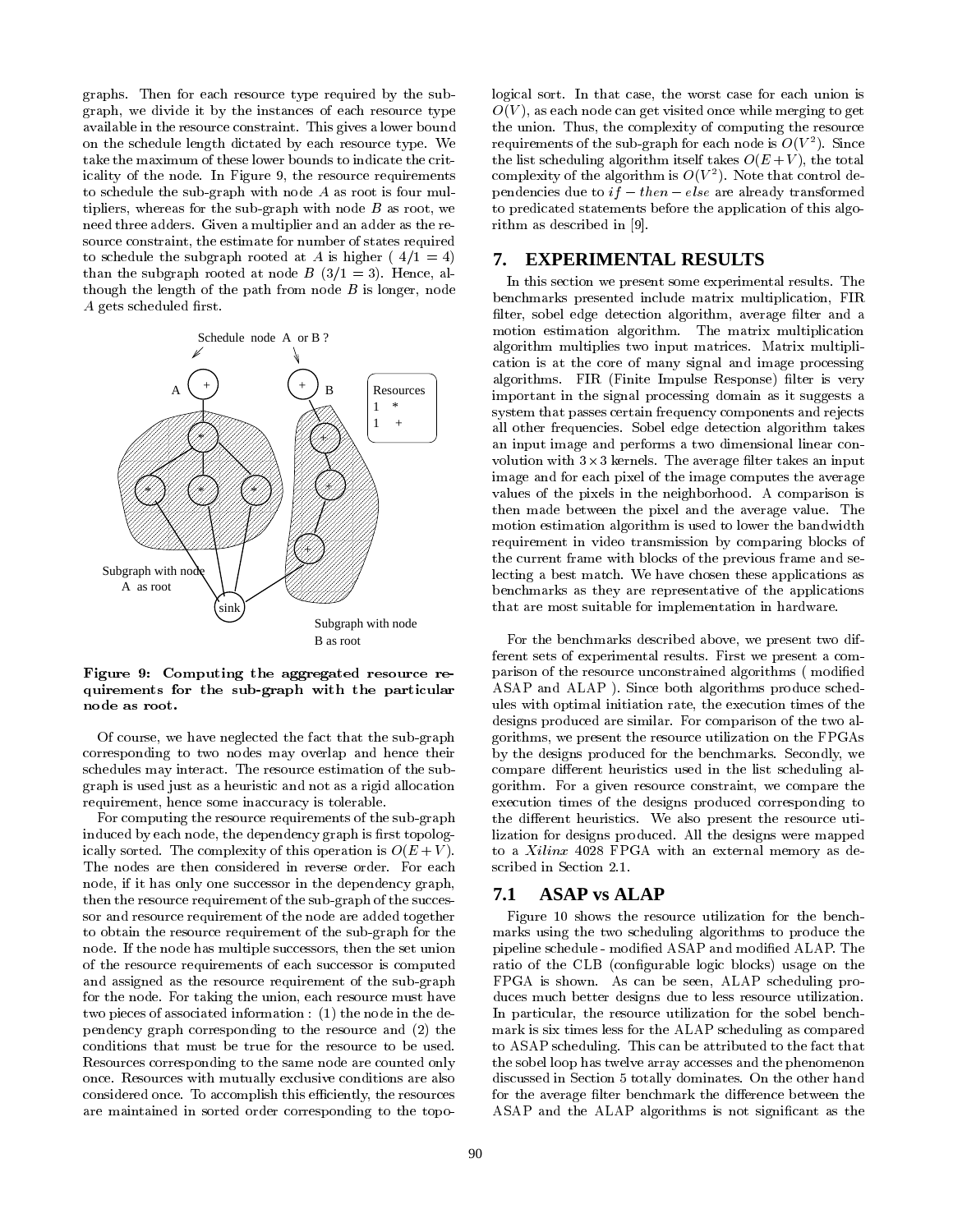inner loop in the benchmark is simple with only one array access. The performance of the designs shown in terms of execution times were identical. In general, ALAP scheduling limits unnecessary concurrency of operations resulting in improved resource requirements.



Figure 10: CLB usage of ASAP/ CLB usage of ALAP.

## **7.2 List Scheduling Heuristics**

We compare the three heuristics : (1) the maximum suc cessor (2) the longest path to sink and (3) the aggregated resource heuristic within the list scheduling framework for producing the pipeline schedule given some resource con straints. Figure 11 shows the execution time for the three heuristics corresponding to different resource constraints for the sobel filter benchmark. Figure 12 shows the same data for the motion estimation benchmark. By execution time we refer to the computation time taken by the design produced on the FPGA (excluding configuration and communication time with the board). The execution times are shown for different resource constraints such that sub-optimal schedules are produced. The resource constraints increase from left to right and execution time for the optimal design without any resource constraints is shown on the far right. As can be seen, under very tight resource constraints, the aggregated resource heuristic performs better than the other two heuristics. Although the performance of the heuristics are close to each other, maximum successor heuristics performs slightly worse than the other two heuristics. The reason behind the close performance of the heuristics may be attributed to the fact that the concurrency between the operations within the loop body are limited and the heuristics do not have much scope to differ. In particular, the parallelism for the applications is across the loop iterations and not within the loop body.

# **8. CONCLUSIONS AND FUTURE WORK**

We presented a compiler to synthesize optimized hard ware on FPGAs from applications described in MATLAB. We discussed a range of scheduling techniques to obtain pipelined hardware from loops present in the input application. Our future work leverages this framework to perform design space exploration. In particular we are focusing on three primary issues



Figure 11: Normalized execution times (normalized to 5ms) for the sobel benchmark for the different list scheduling heuristics. The optimal execution time obtained by the ALAP scheduling is shown on the far right.



Figure 12: Normalized execution times (normalized to 5ms) for the motion estimation benchmark for the different list scheduling heuristics. The optimal execution time obtained by the ALAP scheduling is shown on the far right.